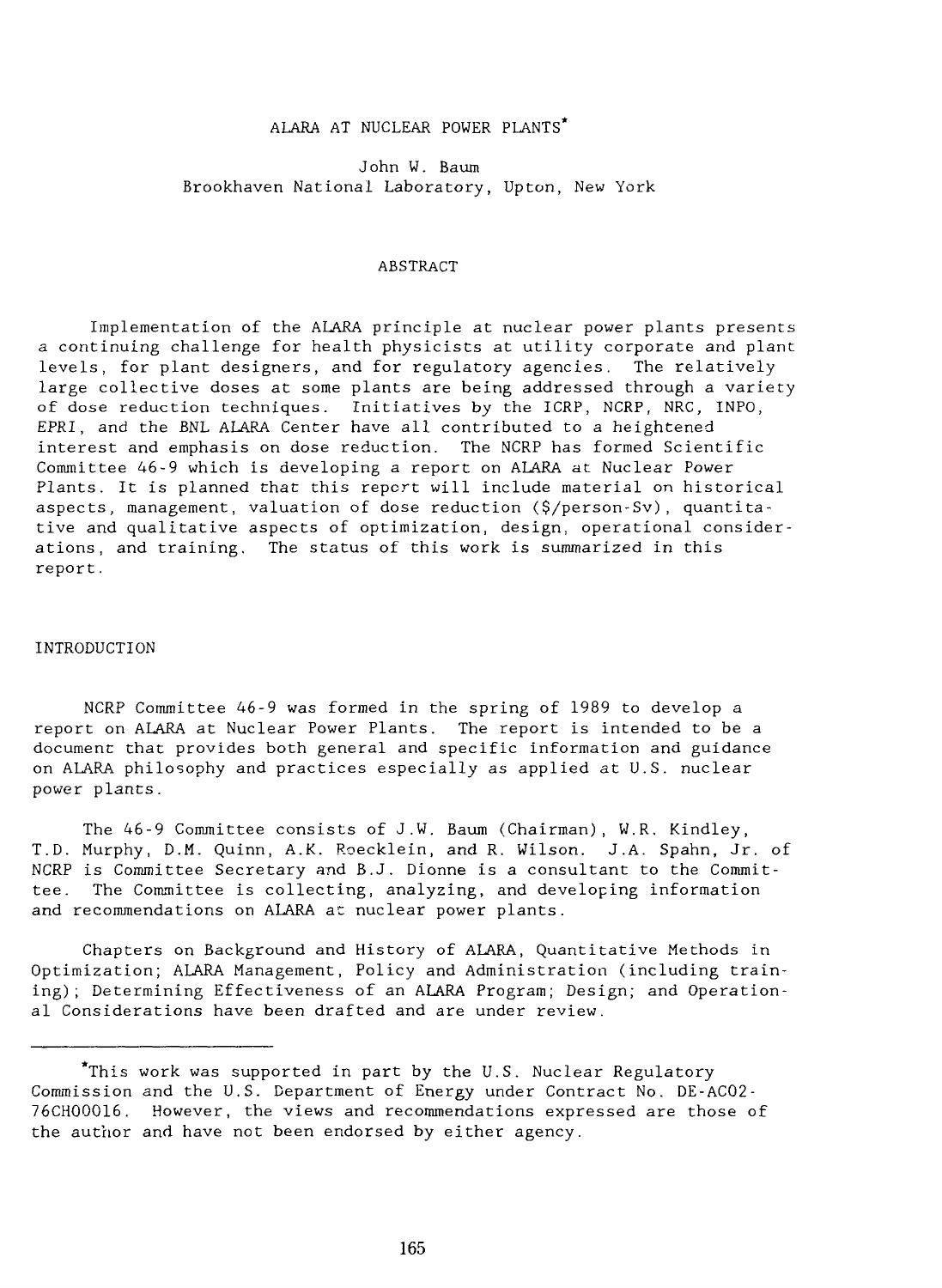Two questions that are still under discussion are: (1) what is the relationship of ALARA to dose limits, below regulatory concern, and negligible individual risk? and (2) what monetary value (\$/rem or \$/cSv) is appropriate for current use in cost-benefit evaluations?

In trying to provide answers to these two questions, I have reviewed a considerable volume of literature and am surprised, as you may be, at some of the findings. These findings are summarized here, but have not at the time of this writing (September 1990) been reviewed by the Committee. For this reason, the recommendations should not be interpreted as those of the Committee. Rather, they are presented at this time in order to stimulate thinking and discussion since they are at the heart of the ALARA philosophy and process.

DOSE LIMITS VS. ACCEPTABLE SAFETY

Recent reevaluations of radiation risks by the National Research Council, National Academy of Sciences Committee (BEIR V, 1990) yield cancer plus serious genetic effect risk estimates of about 4 x  $10^{-4}/cSv$ , or about four times greater than earlier studies (BEIR III, 1980). Concurrently, "safe" industry has an associated risk of about 5 x  $10^{-5}/yr$  (fatalities) now compared to  $10^{-4}/yr$  ten years ago. Also, society's perception of risk, and safety aspirations are apparently greater now than formerly. This is reflected in the little discussed (in the radiation protection community) Supreme Court decision on OSHA's benzene standard (U.S. Supreme Court). The Court carefully avoided a precise definition of "safe," but did offer the following guidance on what may be considered "significant" risk:

"First, the requirement that a 'significant' risk be identified is not a mathematical straitjacket. It is the Agency's responsibility to determine, in the first instance, what it considers to be a 'significant' risk. Some risks are plainly acceptable and others are plainly unacceptable. If, for example, the odds are one in a billion that a person will die from cancer by taking a drink of chlorinated water, the risk clearly could not be considered significant. On the other hand, if the odds are one in a thousand that regular inhalation of gasoline vapors that are 2% benzene will be fatal, a reasonable person might well consider the risk significant and take appropriate steps to decrease or eliminate it."

Using the 4 x  $10^{-4}$  risk coefficient from BEIR V (National Research Council 1990) and a 45-year worktime, this one in a thousand risk is equivalent to: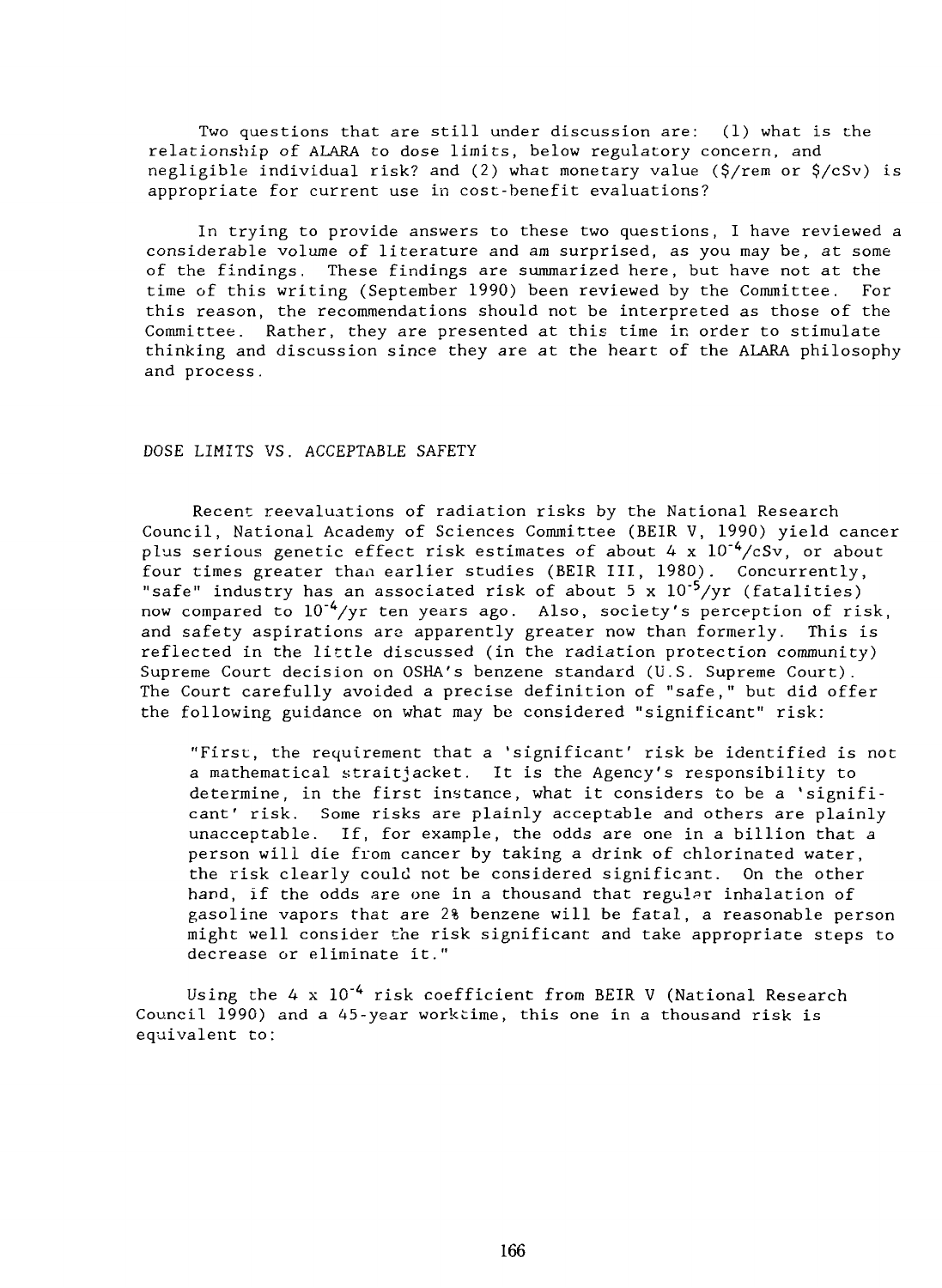$$
Significant Risk = \frac{10^{-3}risk/45yr}{4 \times 10^{-4} risk/cSv}
$$
 (1)

 $= 0.056$  cSv/yr (56 mrem/yr)!

Therefore, according to this Supreme Court interpretation, an exposure of about 56 mrem/yr would present a significant radiological risk in which the implementation of steps to reduce or eliminate the risk is appropriate. This is two orders of magnitude below the new 10 CFR Part 20 limit for occupational exposure and illustrates why it is important to make sure doses are ALARA. Note that these risk values were average risks over a worker population, and individual values would be both larger and smaller.

Additional judicial opinion was provided by the U.S. Court of Appeals for the District of Columbia in its 1987 decision on EPA's standard on emissions of vinyl chloride (U.S. Court of Appeals 1987). In this decision, the Court put some limitations on application of cost and benefit tests. The Court indicated that the agency is required to first adopt a standard that determines the maximum amount of a pollutant beyond which adverse health effects take place and is then required to set an "ample margin of safety" below that level. The Court further stated that the agency did not need to find that "safe" means "risk free" and that the finding was not intended to bind the agency "to any specific method of determining what is safe" or what is an "ample margin." Once the agency has determined what constitutes a safe level of exposure it may use costs and technological feasibility to determine what is an "ample margin of safety" to establish limits beyond the safety level required by the law. This Court guidance indicates that cost-benefit analyses should only be used after the "safe" level has been achieved. There now remains a gray area between 5 cSv/yr (the ICRP/NCRP/NRC limit of tolerable risk) and the 0.056 cSv/yr significant risk level.

The NCRP suggested "that cumulative exposures should not exceed the age of the individual in years  $x$  10 mSv (years  $x$  1 rem)" (NCRP 1987). Using 4 x  $10^{-4}$  risk/cSv, this would permit a 65-year-old person to accumulate a risk 26 times greater than the Supreme Court's  $10^{-3}$  per lifetime guide. These considerations weigh heavily in the judgment that must be made on valuation of dose reduction for occupational exposures.

For non-occupational exposures, the Food and Drug Administration and the Environmental Protection Agency (EPA 1985) consider a lifetime cancer risk of 10"<sup>6</sup> as insignificant and, therefore, clearly acceptable (Hallenbeck and Cunningham 1981). This risk is about one-tenth the negligible individual risk level of  $10^{-5}/$ lifetime employed by the NCRP (NCRP 1987). The Nuclear Regulatory Commission in its Below Regulatory Concern (BRC) Policy (NRC 1990) implies an annual risk of 5 x  $10^{-6}$  for individuals and 5 x  $10^{-7}$  for populations are below regulatory concern. These were related to dose rates of 0.01 and 0.001 cSv/yr based on estimates of 5 x  $10^{-4}/c$ Sv for the general public.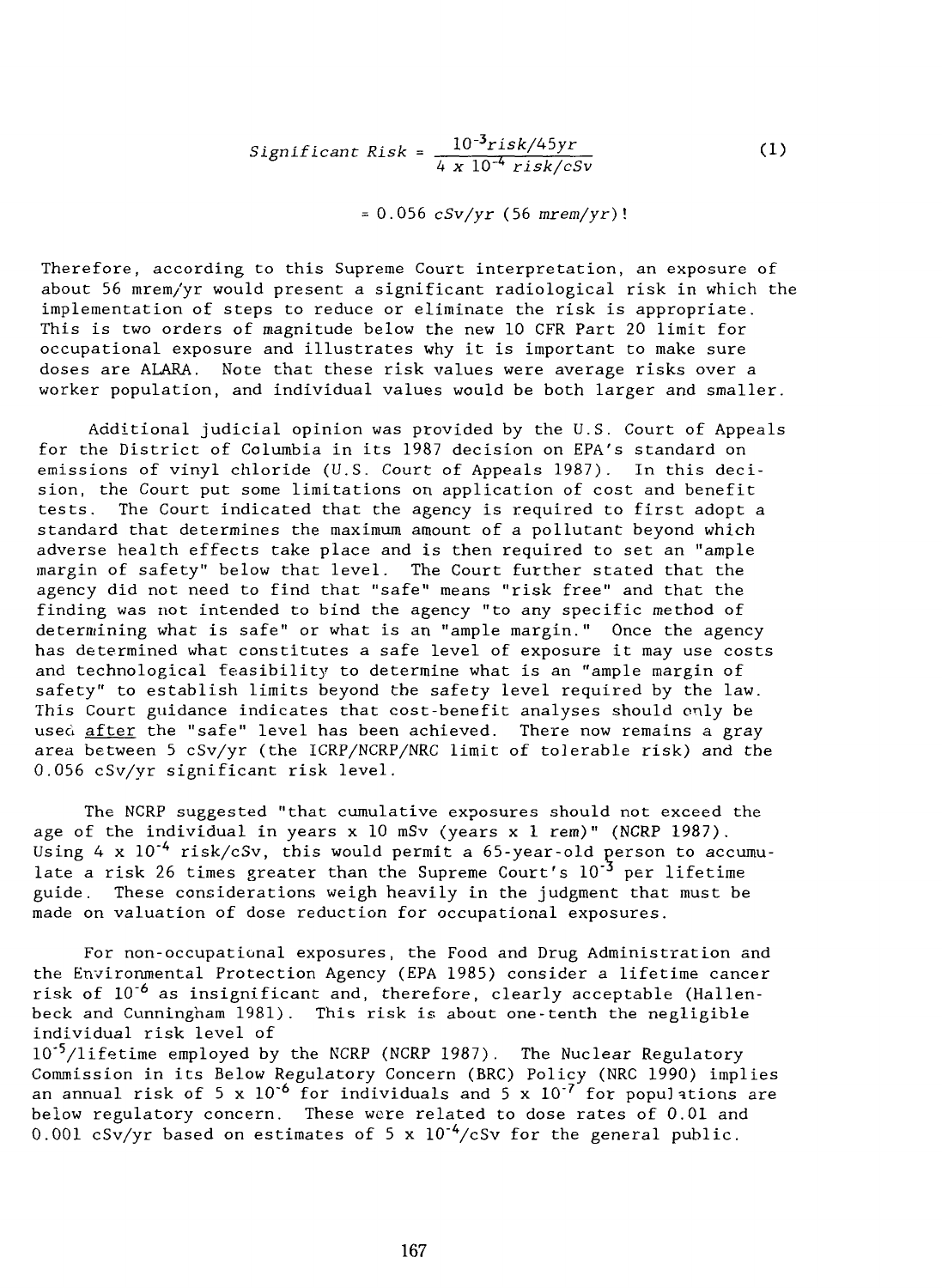An IAEA working group (IAEA 1990) has recently recommended values of 10  $\mu$ Sv/yr and 1  $\mu$ Sv/yr (0.1 mrem/yr) as limits for dose to the public from safety-related and non-safety-related consumer products, respectively.

The above values are compared with existing dose limits on Figure 1.

### LIMITS ON ALARA?

The ALARA (optimization) process should be applied throughout the range of doses shown on Figure 1, from the dose limits down, even into areas of background radiation. Throughout this application, one should always consider both differential costs and differential benefits. Since it is the ratio of these two values that determines cost-effectiveness, which should be compared to the value of dose reduction, even doses below regulatory concern or below negligible individual risk levels should be considered. If the cost or effort is negligible, even a negligible (comparable) risk should be avoided.

The process will be self-limiting if costs of doing evaluations are included in the total since when the collective doses are small, the costs will be large in comparison and one soon reaches a point of no net benefit, or excessive large cost-effectiveness values (\$/cSv). At this point, the process should stop.

Regulatory agencies are required to do cost-benefit evaluations in arriving at BRC, exempt, or trivial levels. However, there may still be need for some consideration of ALARA by those exempt from regulatory pressures. This can be the case, for example, if large numbers of individuals may be exposed and if simple (low cost) efforts could be implemented to avoid these small doses.

### MONETARY VALUES OF DOSE REDUCTION

Application of quantitative methods in the ALARA process is essential if consistent, rationale, documentable, and coherent decisions are to be made. The level of effort must, of course, bear some reasonable relationship to potential dose savings that may be made.

To apply quantitative thinking to the decision process, a monetary value for dose reduction is needed. This value in \$/cSv (or \$/rem) can be used in cost-benefit studies as suggested by the ICRP in its Publications 22 (ICRP 1973), 26 (ICRP 1977a), 27 (ICRP 1977b), 37 (ICRP 1983), 45 (ICRP 1985), and 55 (ICRP, 1989). It can also be used as a cost-effectiveness guide in comparing and prioritizing various options for dose control in the design or operational phases of facilities (Baum and Matthews 1985).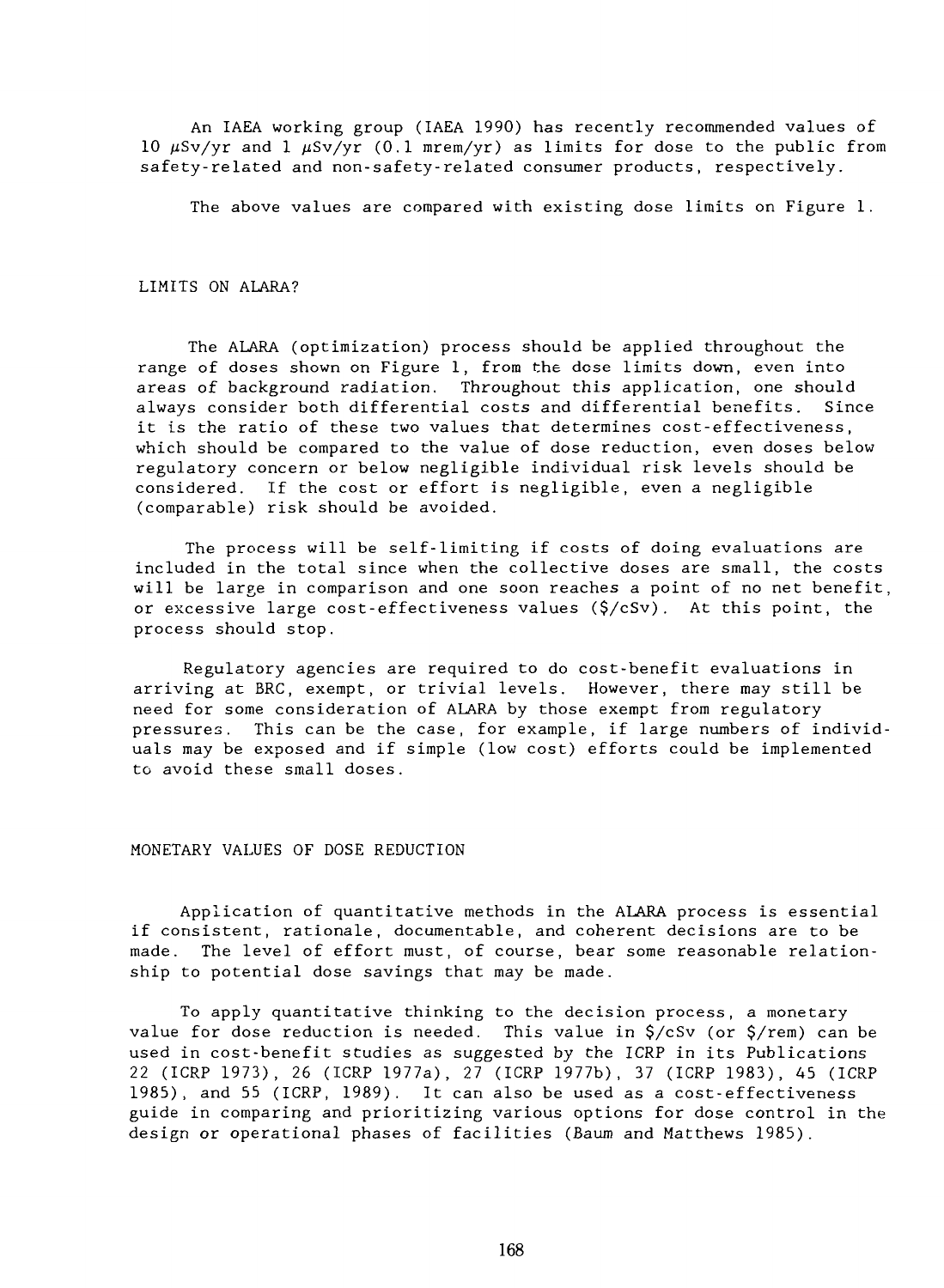

Figure 1. Comparisons of risk/lifetime, recommendations, dose rates, and suggested monetary value of dose reduction.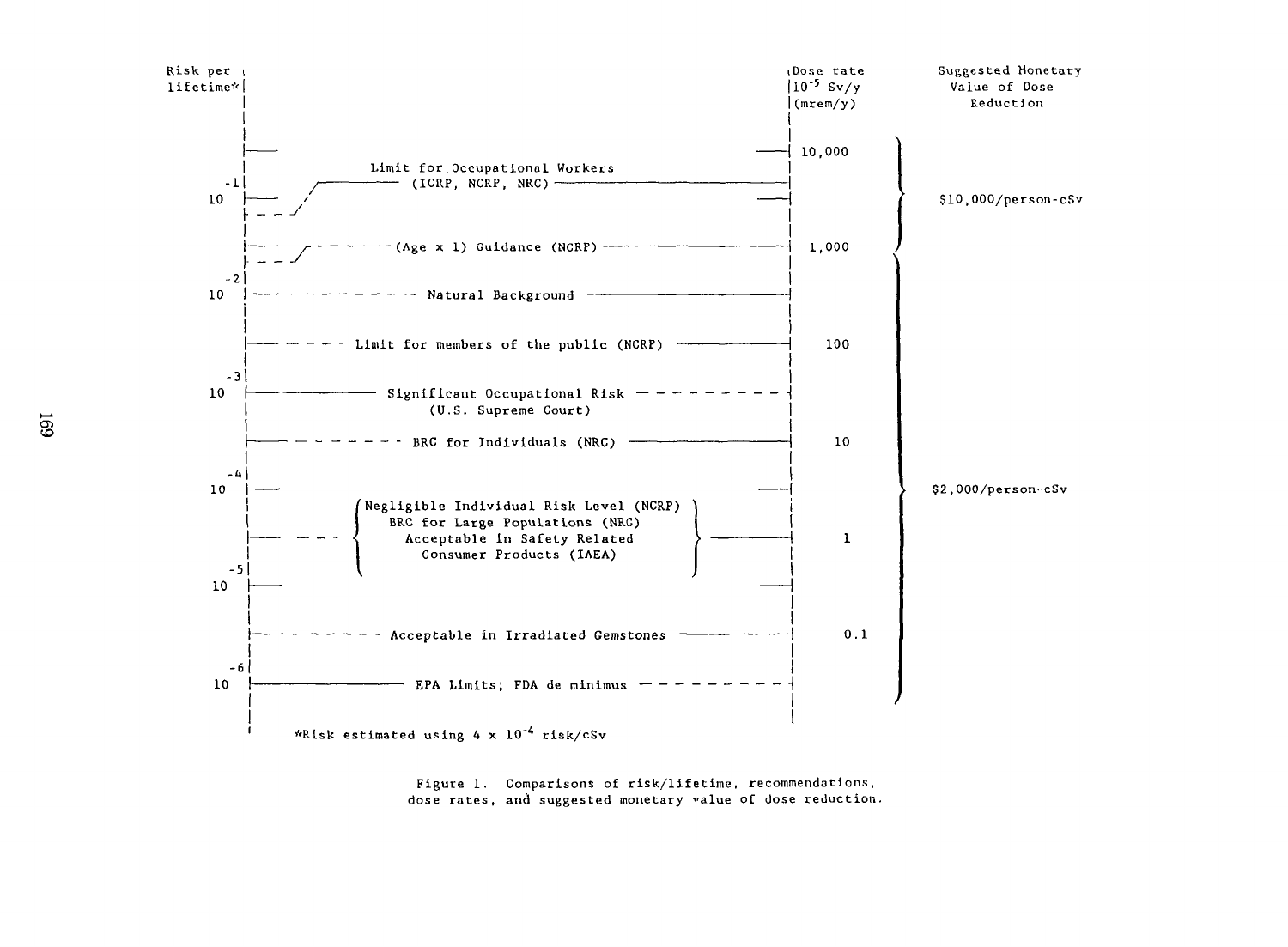A review of previous thinking on the value of dose reduction and the related value of "statistical life" has been made to provide a basis for recommendations of an appropriate value for dose avoided. Results are summarized in Tables I through VI and discussed below.

Table I summarizes information available in the early 1970's. The values cited are from ICRP Publication 22 (ICRP 1973). Values were adjusted for inflation to reflect 1990 costs, and adjusted (increased) for higher 1990 risk estimates (BEIR V 1990). This latter adjustment is based on the assumption that larger values would have ((or should be) used if risks are found to be higher. Adjusted values range from \$140 to \$3,400 per person-cSv. These early values were based on rather little data or analysis and were specifically for doses low in comparison to dose limits. A medium value based on these findings would be about \$2,400/person-cSv (1990 risk adjusted values).

| Author              | Dollars/person-cSv<br>in ICRP-22 | 1990 Equivalent*<br>Dollars/person-cSv | 1990 Values<br>Adjusted for New<br>Risk Estimates** |
|---------------------|----------------------------------|----------------------------------------|-----------------------------------------------------|
| Dunster/<br>McLean  | $10 - 25$                        | $34 - 85$                              | $140 - 340$                                         |
| Hedgran/<br>Lindell | $100 - 250$                      | $340 - 850$                            | $1,400 - 3,400$                                     |
| Otway               | 200                              | 680                                    | 2,700                                               |
| Lederberg           | $100 - 250$                      | $340 - 850$                            | $1,400 - 3,400$                                     |
| Cohen               | 250                              | 850                                    | 3,400                                               |
| Sagan               | 30                               | 100                                    | 410                                                 |
|                     |                                  | Mean                                   | $\approx$ \$1,900/person-<br>cSv                    |
|                     |                                  | Median                                 | $\approx$ \$2,400/person-<br>cSv                    |

Table I. Monetary Value of Dose Reduction Based on ICRP 1973 Summary

- \* 1990 values adjusted for inflation are estimated as 3.4 times the 1970 values based on purchasing power of the dollar as reflected in consumer prices (U.S. Bureau of Census 1989).
- \*\* 1990 values were increased by a factor of four to account for higher 1990 risk estimates (BEIR V 1990) compared to a value of 10"<sup>4</sup> commonly used in the 197O's.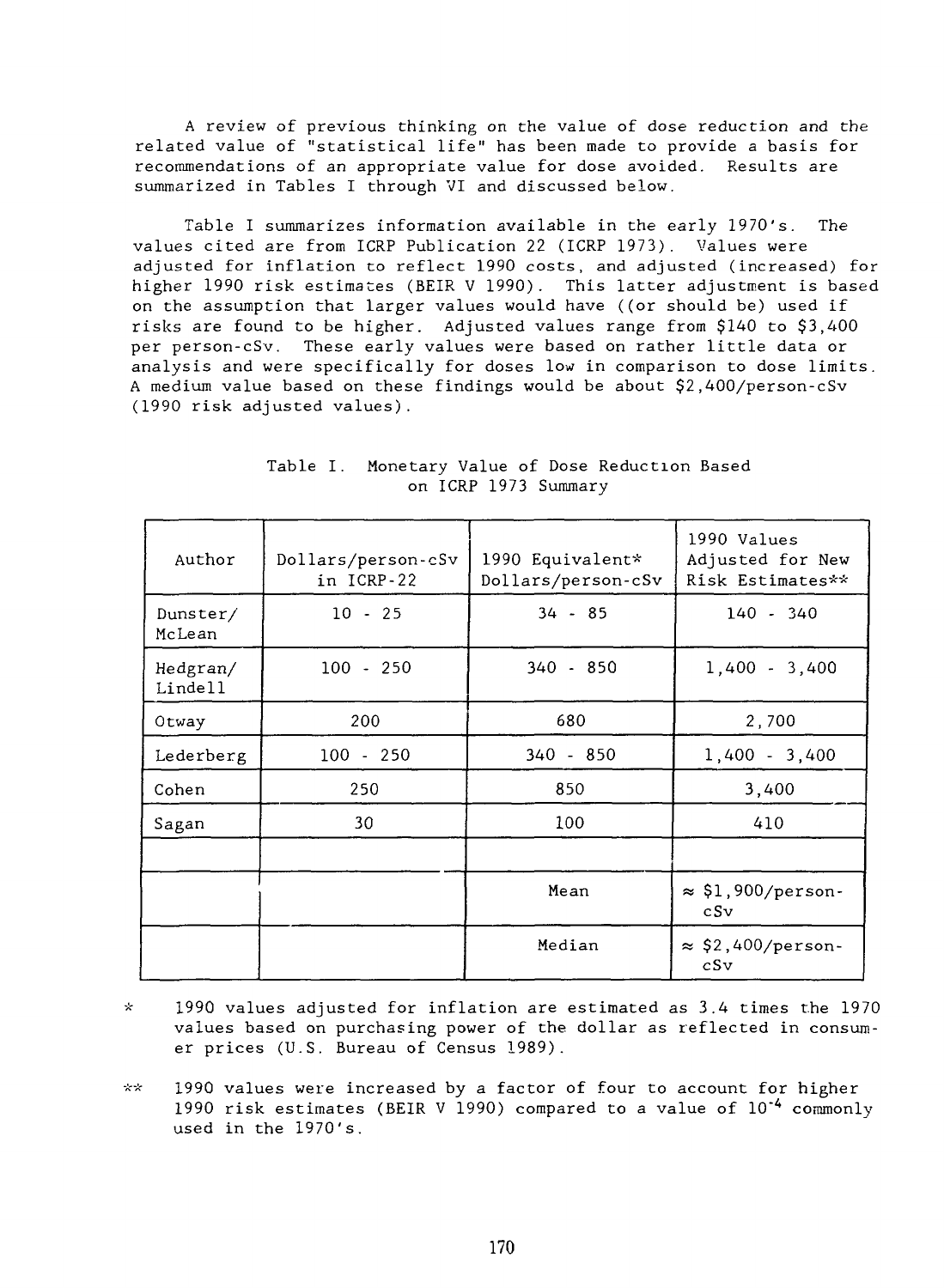In the early 197O's, the Atomic Energy Commission (now the Nuclear Regulatory Commission) suggested the use of \$1,000/person-cSv be used in evaluating costs and benefits of off-site exposures during design of nuclear power plants (AEC 1971). The same value was utilized by the NRC in 10 CFR 50 Appendix I (NRC 1975). This latter value and other values that have been used in U.S. nuclear facilities are summarized in Table II. Original values have been adjusted for inflation and new risk estimates to provide in 1990 dollars an equivalent monetary value per unit risk reduction or life saved. The studies of DOE contractor facilities by Gilchrist et al. (Gilchrist 1978) revealed that values between \$1,000 and \$10,000 per person-cSv were being employed in the 197O's. Discussions at a recent workshop (Baum, et al. 1989) revealed a similar range (\$1,000 - \$20,000) was being employed by DOE contractors at U.S. nuclear power plants in 1989, with most plants using about \$5,000. A 1989-90 study of major DOE facilities (Dionne, et al. 1990) revealed several were using a range from \$2,000 to \$60,000 as suggested by Kathren, et al. (Kathren, et al. 1980). The more recent values reflect not only the possible health effects detriments, but also some costs associated with operations such as hiring and training additional crews especially for high dose jobs. They may also reflect a trend toward greater acceptance of the "willingness to pay" approach to valuation of detriment rather than the older "human capital" and medical costs approach, and greater public and worker perception and concerns with safety, especially radiation.

The median value obtained from the four sources listed in Table II is \$10,000 per person-cSv. All values seem to reflect the earlier \$1,000 per person-cSv value which was an upper limit on values being proposed at that time .

Information from several studies on compensating wage differentials has been summarized recently (Jones-Lee 1989). In this approach, wage differentials are compared to risk differentials for various job categories to arrive at an implied value of "statistical" life. The value thus derived is, of course, biased and reflects more than just risk of death. Many of the higher risk jobs are lower wage brackets and thus may lead to underestimates of the average worker's willingness to accept risk for compensation. Counter-acting this bias is the fact that these higher risk jobs often involve discomfort, stress, or other disadvantages. These other factors presumably account for some of the wage differential.

Results of 9 U.S., 4 U.K., and 1 Austrian study are summarized in Table III. Values (in 1990 dollars) per statistical life range from \$250,000 for a study of differentials in the U.K. construction industry to \$15,000,000 for a study of various U.S. industries. The median value for all 14 studies was \$3,000,000 per life. Using a radiation risk coefficient of  $4 \times 10^{-4}$  (BEIR V 1990) risk/person-cSv (serious genetic effects plus fatal cancer) yields equivalent monetary value of dose reduction of  $$3,000,000/1if$ e x 4 x  $10^{-4}$  life/person-cSv = \$1,200 per person-cSv.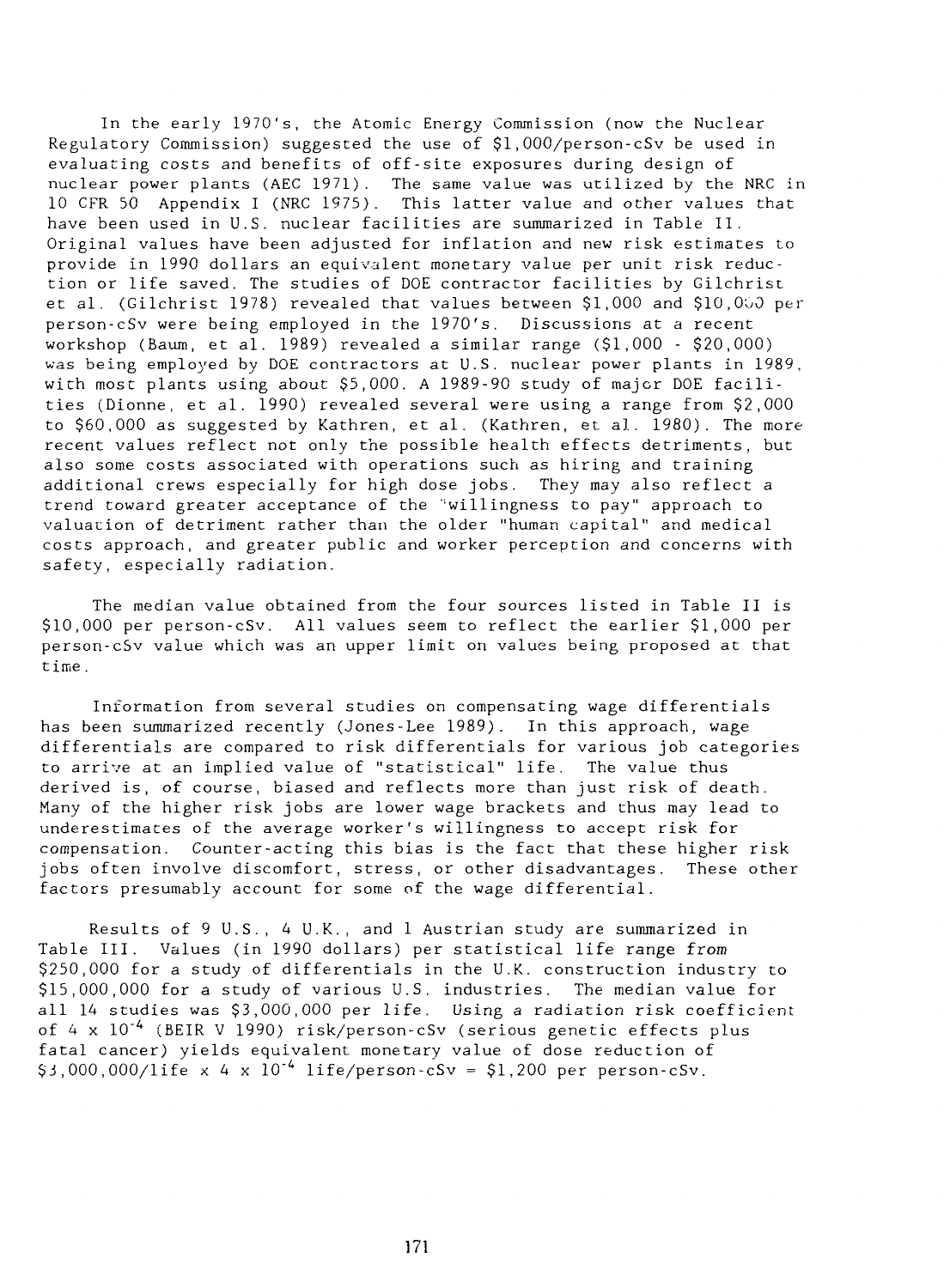| Locations                                                    | Value Employed<br>$(dollar/person-cSv)$ | Approximate 1990<br>Equivalent Value<br>Adjusted for Inflation<br>and new risk estimates |
|--------------------------------------------------------------|-----------------------------------------|------------------------------------------------------------------------------------------|
| Environs of Nuclear<br>Power Plants<br>(10CFR50, Appendix I) | \$1,000 (1975)                          | $$10,000*$                                                                               |
| DOE Facilities<br>(1970's)                                   | $$1,000$ (minimum)                      | \$10,000                                                                                 |
| DOE Facilities<br>$(89-90)$                                  | $$2,000$ (minimum)                      | $$4,000**$                                                                               |
| Nuclear Power Plants<br>(89)                                 | $$1,000 - $20,000$                      | $$10,000**(avg.)$                                                                        |
|                                                              |                                         |                                                                                          |
|                                                              | Mean                                    | $\approx$ \$7,000                                                                        |
|                                                              | Median                                  | $\approx$ \$10,000                                                                       |

## Table II. Monetary Values of Dose Reduction Used at U.S. Nuclear Facilities

\*Adjusted for inflation using a 2.5 factor since 1975 and adjusted for higher 1990 risk estimates using a factor of four over 1970's values.

\*\*Adjusted for risk estimates by a factor of only two since the 1989 values employed may have included some adjustments in anticipation of higher risk estimates.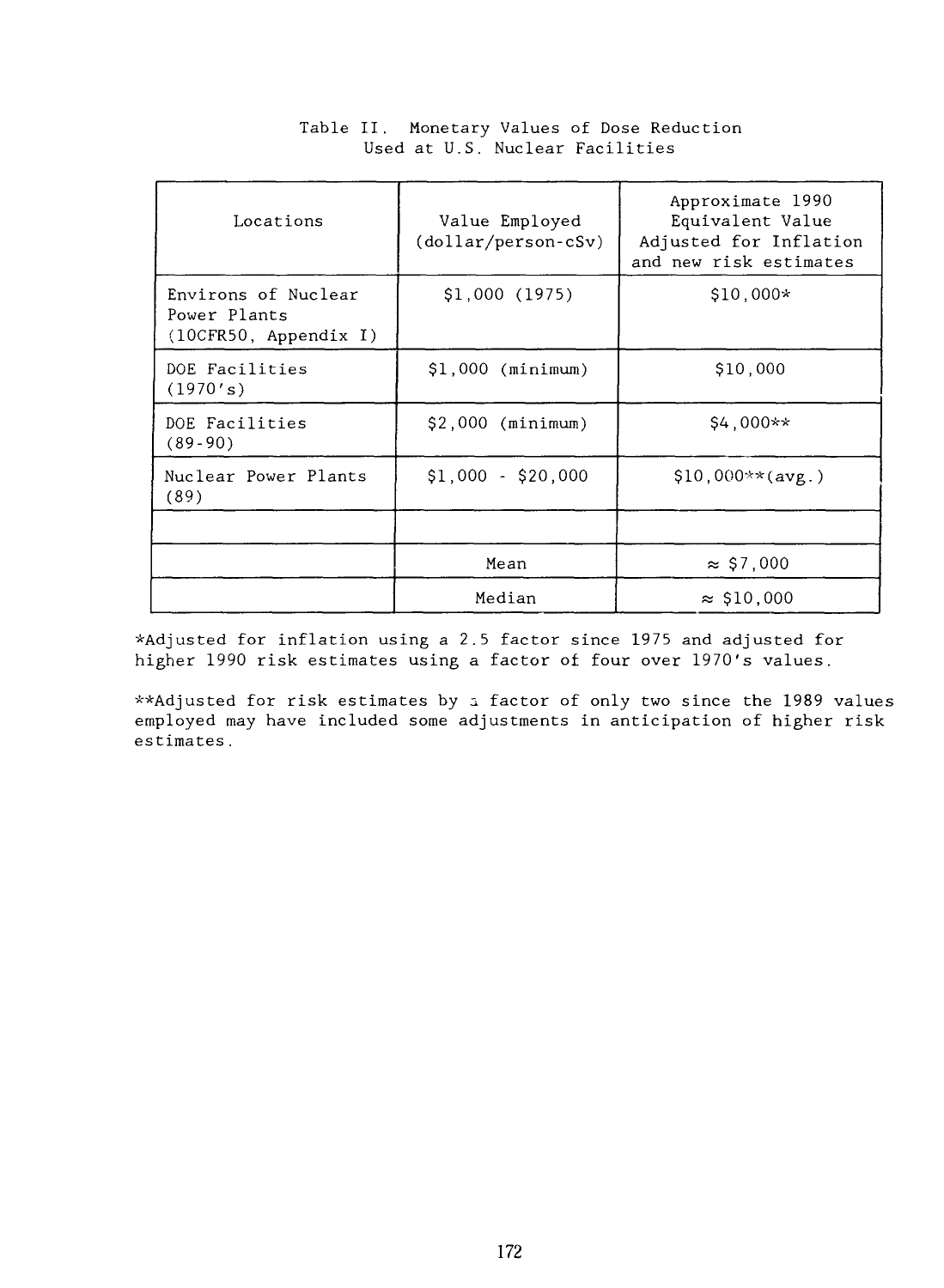# Table III. Value of Statistical Life Based On Compensating Wage Differentials (1990 U. S. Dollars)\*

| Author(s)                           | Study Year<br>(Country) | Estimated Value<br>of Statistical Life<br>In 1990 U.S. Dollars |
|-------------------------------------|-------------------------|----------------------------------------------------------------|
| Thaler and Rosen<br>(1973)          | 1967 (USA)              | \$800,000                                                      |
| Smith, R.S. (1973)                  | 1973 (USA)              | \$15,000,000                                                   |
| Melinek (1974)                      | 1971 (UK)               | \$1,900,00                                                     |
| Smith, R.S. (1976)                  | 1976 (USA)              | \$4,700,000                                                    |
| Viscusi (1978)                      | 1969 (USA)              | \$4,900,000                                                    |
| Veljanovksi (1978)                  | 1970 (UK)               | \$8,700,000                                                    |
| Dillingham (1979)                   | 1970 (USA)              | \$760,000                                                      |
| Brown (1980)                        | 1967 (USA)              | \$2,400.000                                                    |
| Needleman (1980)                    | 1968 (UK)               | \$250,000                                                      |
| Olson (1981)                        | 1973 (USA)              | \$10,000,000                                                   |
| Maria &<br>Psacharopoulos<br>(1982) | 1975 (UK)               | \$3,600,000                                                    |
| Smith, V.K. (1983)                  | 1978 (USA)              | \$1,100,000                                                    |
| Arnould & Nichols<br>(1983)         | 1970 (USA)              | \$780,00                                                       |
| Weiss et al. (1986)                 | 1981 (Austria)          | \$6,200,000                                                    |
|                                     | Mean                    | $\approx$ \$4,360,000                                          |
|                                     | Median                  | $\approx$ \$3,000,000                                          |

Implied Value of dose reduction =  $\frac{$3,000,00}{$1}$  x  $\frac{4 \times 10^{-4}}{1}$  life<br>life person-cSv  $person-cSv$ 

= \$l,200/person-cSv

\*After Jones-Lee 1989, adjusted for inflation since study year.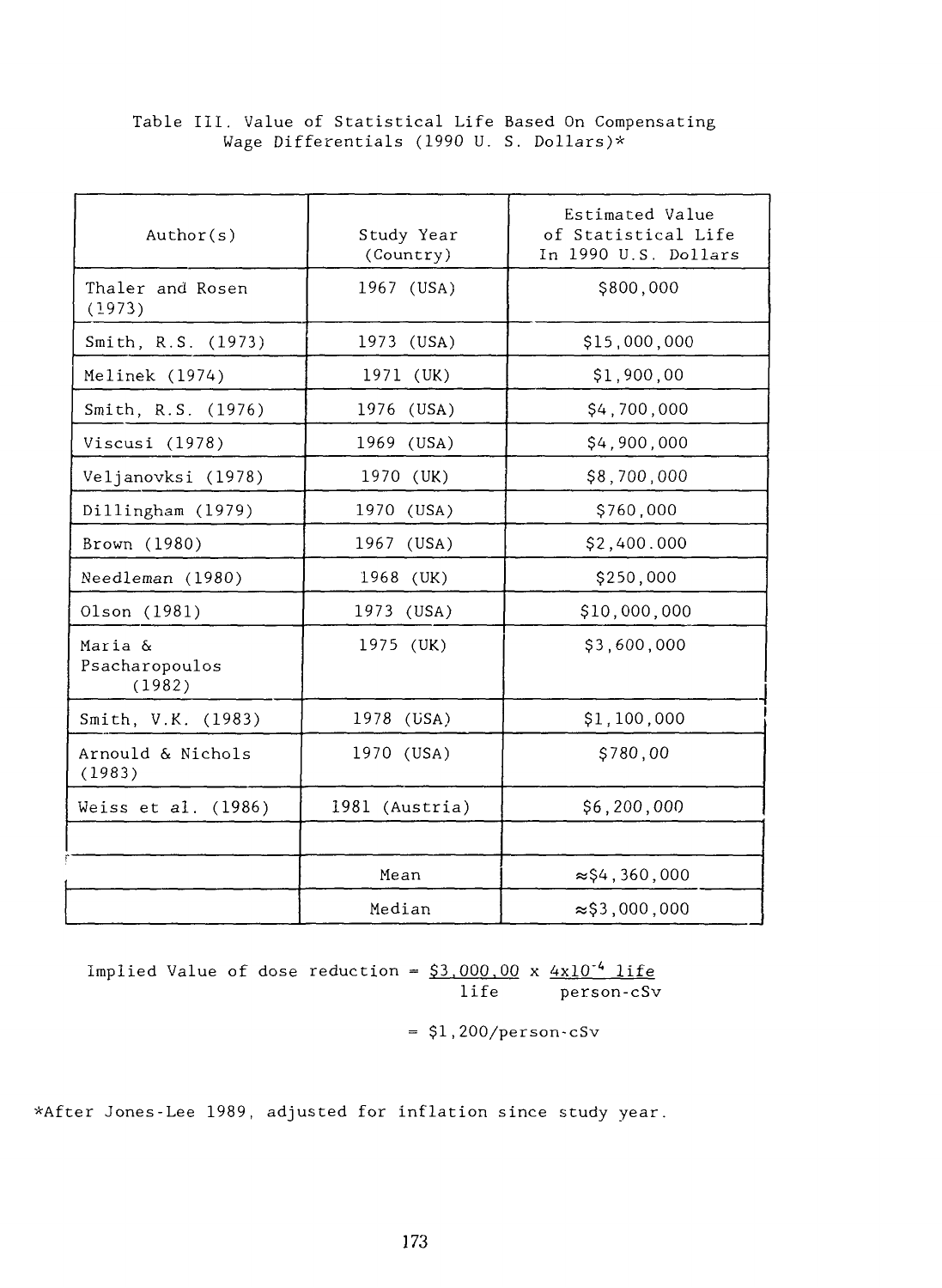Another approach to ariive at a value that reflects the average person's willingness to pay for risk reduction is through use of questionnaires. A number of major studies were summarized by Jones-Lee (Jones-Lee 1989). Results based on these are compared with a combined result from six smaller questionnaire studies reported by Cohen (Cohen 1980). In Cohen's studies, questions were asked of about 100 students in a course on energy and environment at the University of Pittsburgh in two successive years. The results of these surveys are shown in Table IV. Student answers yielded values from \$40,000/life saved for safer cigarettes to \$50,000,000 in electric rates per life saved by reductions of 1 in a million risk from a nuclear power plant. This set of results yielded a mean value of \$2,300,000 per life saved and a median of about \$3,800,000 (both in 1990 dollars). There is good agreement between Cohen's median value and the median value obtained from all values listed in Table V. These median values are also very consistent with the large and most recent study by Jones-Lee (Jones-Lee 1989) of willingness to pay for transport safety in the U.K.

Many highly cost-effective health and safety options have been cited by various reviewers (e.g., Cohen 1980; Siddall 1981; Graham and Vaupel 1981) . Graham and Vaupel cite several options that would not only save lives but also save in costs (e.g., medical and/or property savings exceed costs of implementation). These include several traffic and auto safety actions such as mandatory air bags, mandatory passive seat belts, 55 mph speed limit, roadside hazard removal, vehicle inspection, traffic enforcement, and compulsory helmet usage by motorcyclists. Other examples in the area of home safety include a clothing flammabillty law and mandatory smoke detectors. The wide range of costs per life saved in medical screening, traffic safety and home safety options reveals a lack of consistency in how society spends its health and safety dollars. This inconsistency has many causes including strong influences of public perception and the difficulty of judging values and probabilities when small risks are involved. Knowing the cost-effectiveness of many of the other options, one tends to avoid excessive expenditures in any given area in hopes that at least a portion of the money thus saved would be used for more effective measures.

Since these other options are so numerous and lacking in robustness, they are not included in the listings employed here.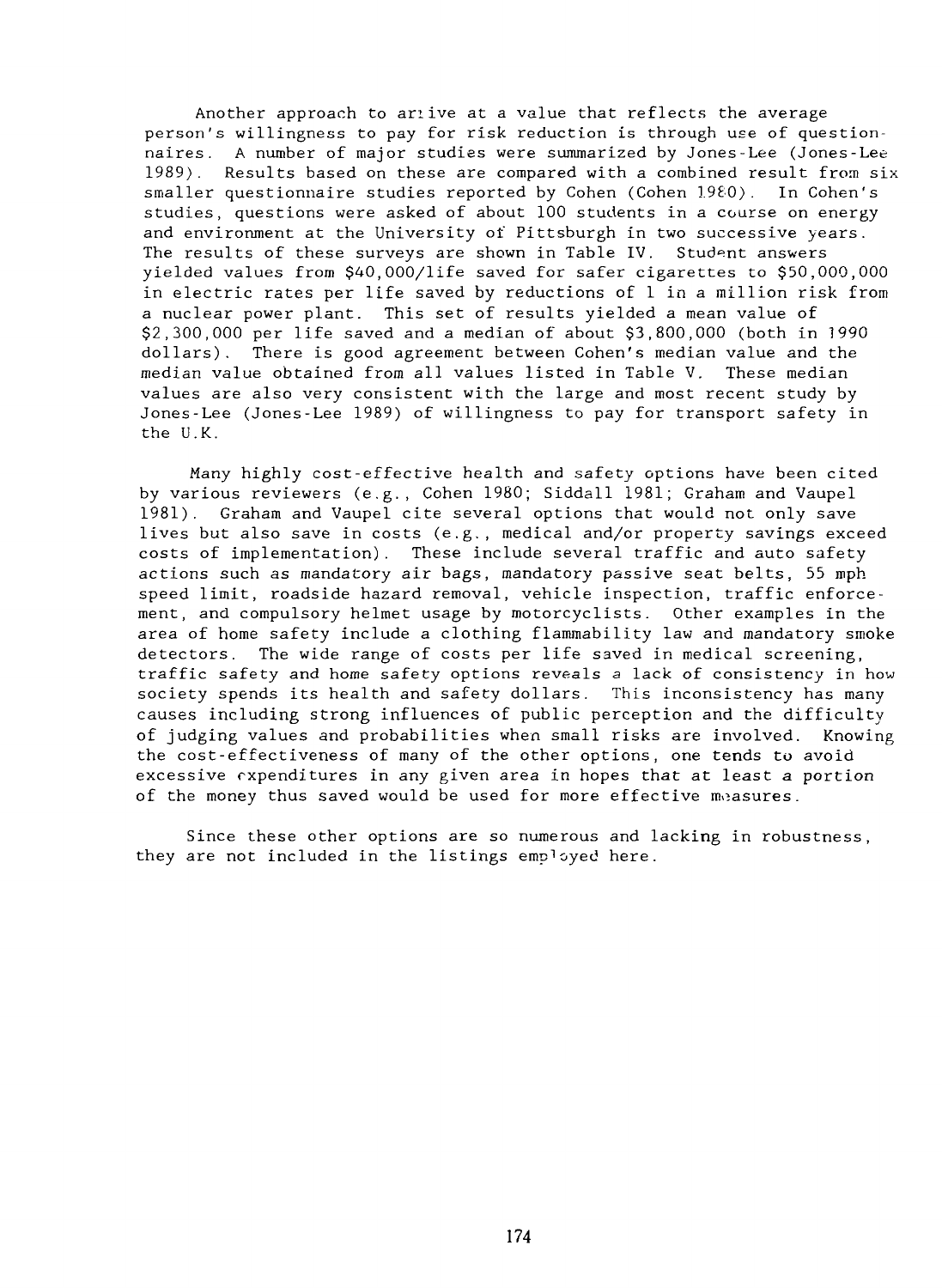# lable IV. Results of Student Questionnaire on Willingness to pay for risk reduction (Cohen 1980)\*

| Proposed Safety Action                            | 1990 Dollars/Statistical Life |  |
|---------------------------------------------------|-------------------------------|--|
| 10 <sup>-6</sup> reduction of nuclear risks       | \$125,000,000                 |  |
| 10 <sup>-3</sup> reduction of coal plant<br>risks | \$300,000                     |  |
| Gov. Health Plan to save 1,000<br>lives           | \$6,250,000                   |  |
| Air bags in autos                                 | \$1,250,000                   |  |
| Safer cigarettes                                  | \$100,000                     |  |
| Safer transportation                              | \$6,500,000                   |  |
|                                                   |                               |  |
|                                                   | Mean $\approx$ \$2,300,000    |  |
|                                                   | Median $\approx$ \$3,800,000  |  |

\*Values in Cohen were increased by a factor 2.5 to adjust for inflation since 1975.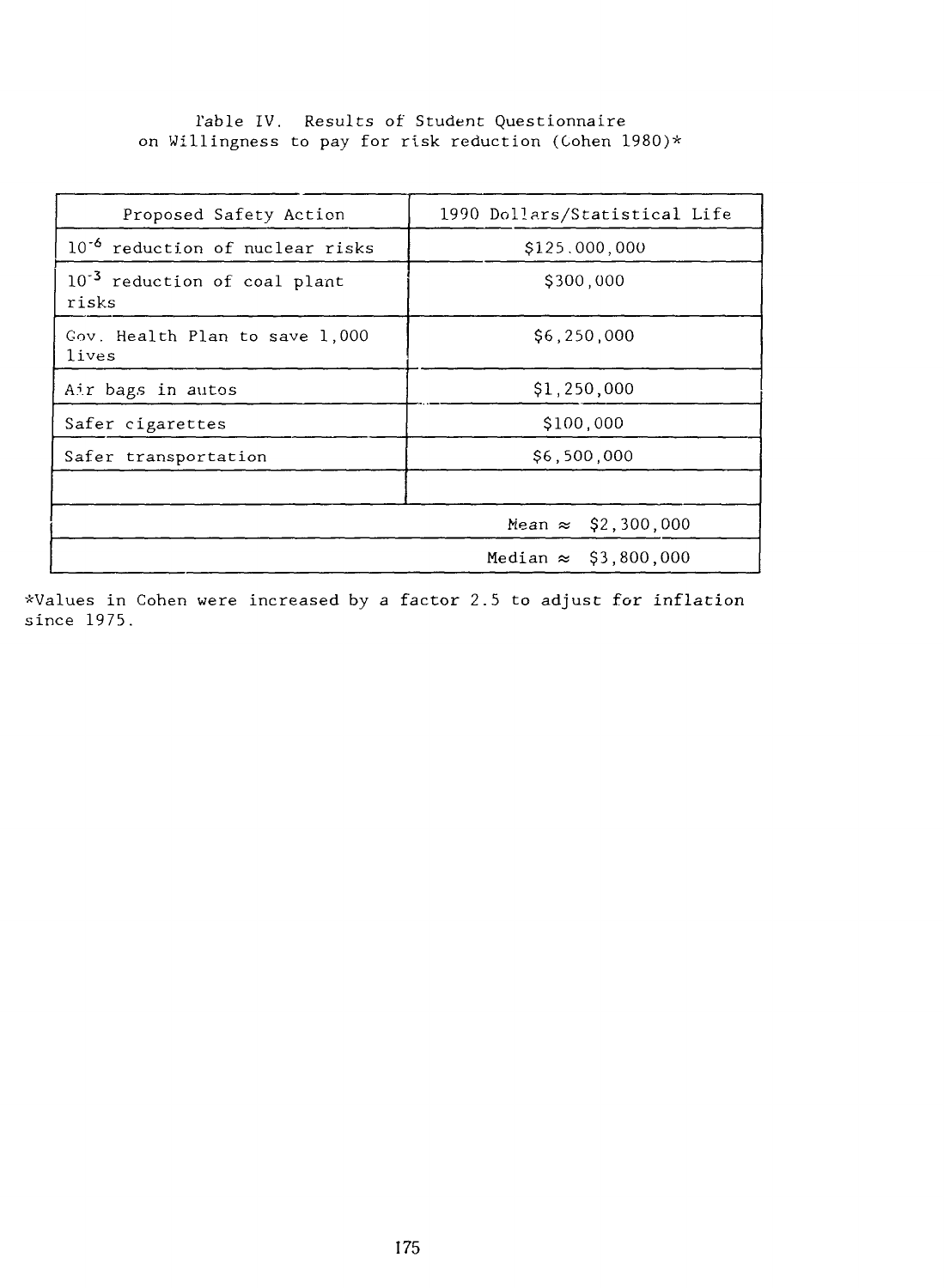| Authors                    | Nature of Study                                                                                                                      | Estimated Value of<br>Statistical Life in<br>1990 U.S. Dollars |  |
|----------------------------|--------------------------------------------------------------------------------------------------------------------------------------|----------------------------------------------------------------|--|
| Acton (1973)               | Small non-random <sup>c</sup> sample<br>survey $(n=93)$ of will-<br>ingness to pay for<br>heart attack ambulance<br>(USA)            | 93,000                                                         |  |
| Melinek et al.<br>(1973)   | Non-random sample sur-<br>vey (n=873) of willing-<br>ness to pay for domes-<br>tic fire safety (UK)                                  | 480,000                                                        |  |
| Melinek et al.<br>(1973)   | Non-random sample sur-<br>vey $(n=873)$ of willing-<br>ness to pay for hypo-<br>thetical "safe" ciga-<br>rettes (UK)                 | 150,000                                                        |  |
| Cohen (1975)               | Student surveys                                                                                                                      | 3,800,000                                                      |  |
| Maclean (1979)             | Quota sample survey<br>$(n=325)$ of willingness<br>to pay for domestic<br>fire safety (UK)                                           | 4,700,000                                                      |  |
| Frankel (1979)             | Small, non-random sam-<br>ple survey (n=169) of<br>willingness to pay for<br>elimination of small<br>airline risk (USA) <sup>c</sup> | 22,000,000                                                     |  |
| Frankel (1979)             | Small, non-random sam-<br>ple survey (n=169) of<br>willingness to pa, for<br>elimination of large<br>airline risk (USA) <sup>c</sup> | 95,000                                                         |  |
| Jones-Lee et al.<br>(1985) | Large, random sample<br>survey $(n=1, 150)$ of<br>willingness to pay for<br>transport safety (UK)                                    | 3,500,000                                                      |  |
|                            | Mean                                                                                                                                 | $\approx 7,300,000$                                            |  |
|                            | Median                                                                                                                               | $\approx 3,500,000$                                            |  |

Table V. Questionnaire estimates of the value of statistical life (based on Jones-Lee 1989 and Cohen 1980)

Implied value of dose reduction=\$3,500,000/life x 4  $\times$   $10^{-4}$  life/person-cSv =\$1,400/person-cSv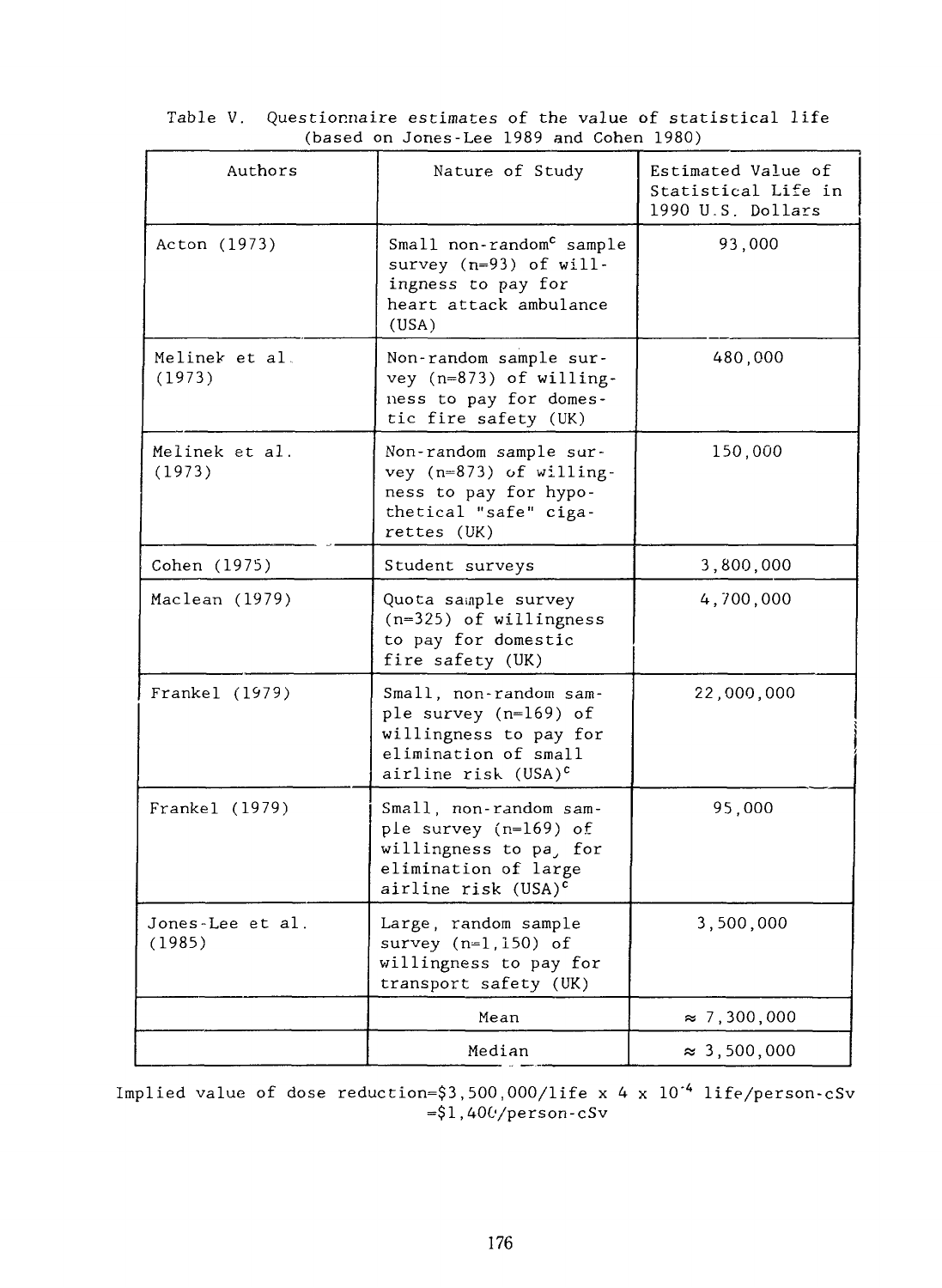### ADMINISTRATIVE, REGULATORY AND COURT GUIDANCE

Estimated costs/life saved for EPA's 1970 Clean Air Act ranged from 0 (Koshal and Koshal 1973) to \$100,000 (Crocker, et al. 1979) for source air pollution control, and \$7,800,000 (Council on Wage and Price Stability 1978) for control of carcinogens in water. These values can be compared to the 1975 NRC recommended value of \$1,000/person-cSv for use in design of reactor effluent control systems. As shown in Table I, after adjustment for inflation and more recent risk factors, this yields \$10,000/person-cSv or an equivalent value of \$25,000,000/life saved. This is considerably more than required to meet limits in the EPA Clear Air Act or proposed limits on carcinogens in water (Graham and Vaupel 1981).

The Supreme Court's decision on OSHA's benzene standard was made in 1980 (U.S. Supreme Court 1980). The Court at that time affirmed a decision of the Court of Appeals for the 5th Circuit that had overturned the 1978 OSHA regulation on benzene. This regulation had reduced permitted 8-hr, time averaged exposures from 10 ppm to 1 ppm. The Court cited insufficient evidence of benefit based on work suggesting that the 1 ppm standard would avert only two cancer deaths every six years. Ignoring capital costs and using OSHA's estimate of \$34 million/yr in 1978 operating costs, it appeared that the 1 ppm standard would cost \$102 million per life saved (Graham and Vaupel, 1981). The Court based its decision on the criterion that tho rule must provide a "significant" reduction of a "significant health risk."

Thus, when epidemiological studies on benzene and several quantitation risk assessments were published in the 1980's that indicated risks of 44 to 152 excess deaths per 1,000 workers exposed for 45 years at the 10 ppm level, OSHA reimposed the 1 ppm regulation in 1987 (U.S. Department of Labor 1987). Based on numbers of workers exposed, concentrations, and the rewer risk estimates, about 5 leukemia cases per year could have been averted (Nicholson and Landrigan 1989) using the lower standard at a cost in 1990 dollars of about \$68 million/yr or about \$14 million per leukemia avoided. This is equivalent to an expenditure of about \$5,600 per personcSv based on risk estimates discussed earlier.

#### DISCUSSION

It should be noted that the Supreme Court does not use the term "significant" as defining a region below which risk is insignificant (or trivial) as evidenced by their suggestion that "a reasonable person might well consider the risk significant and take appropriate steps to reduce or eliminate it" (U.S. Supreme Court 1980). The OSHA 1 ppm benzene limit was imposed to reduce average worker risk to about 5 x  $10^{-5}/yr$  at a cost of about \$14,000,000/leukemia averted.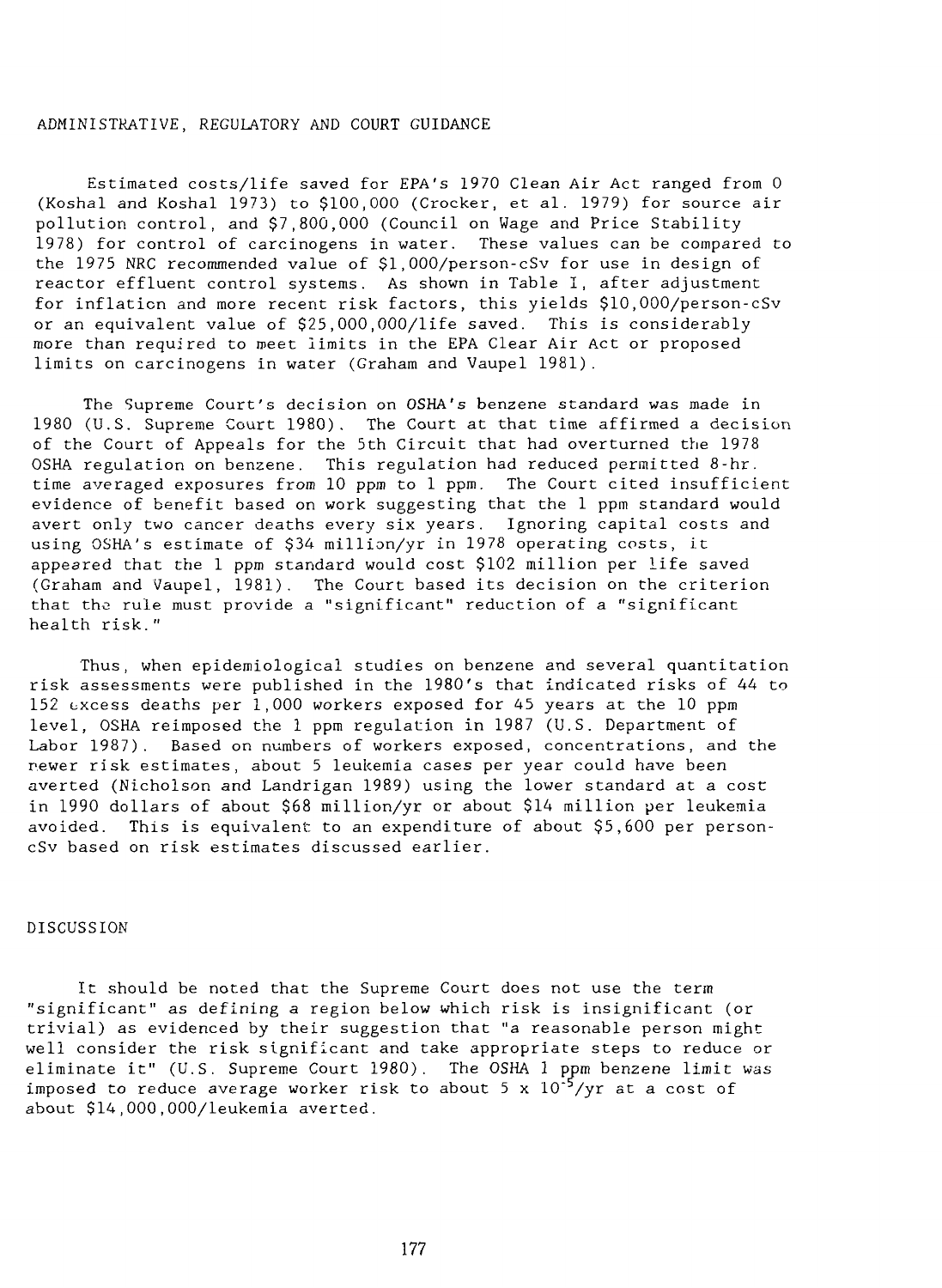The U.S. nuclear industry is currently spending about \$10,000/personcSv for dose reduction efforts, or about \$25,000,000 per cancer plus major genetic effects averted. This is about ten times higher than would be expected based on wage differential studies and societies' willingness to pay based on questionnaire studies. The difference may partly be a carryover of high values employed in the 1970's for reactor safety related to public exposures, which were projected to be small. The costs to avoid these small exposures in comparison to total plant costs were apparently justified even if not consistent with the cost-effectiveness of safety expenditures in other areas of public safety. A large part of the valup of dose reduction currently employed at nuclear power plants may also reflect the costs of hiring additional workers to avoid individuals approaching their dose limits insurance and litigation costs, and other nonquantifiable factors such as worker and public relations concerns.

Table VI summarizes median values derived from the above studies.

| <u>Basic</u>            | Median Values<br>1990 Dollars/person-cSv |  |
|-------------------------|------------------------------------------|--|
| ICRP 73 Review          | \$2,400                                  |  |
| U.S. Nuclear Facilities | \$10,000                                 |  |
| Wage Differentials      | \$1,200                                  |  |
| Questionnaires          | \$1,400                                  |  |
|                         | \$3,800<br>Mean $\approx$                |  |
|                         | Median $\approx$<br>\$1,900              |  |

## Table VI. Summary of Results

### RECOMMENDATIONS

Considering the results from various studies and recommendations reviewed above, it appears that expenditures for radiation risk reduction in the U.S. have, in general, been in keeping with the 1970's guidance of the NRC, which was concerned with exposures to the general public. However, the Supreme Court's suggestions that significant health risk means about 10<sup>-3</sup> risk over a worker's lifetime raises the question whether nuclear power  $L$ lants should have an average of <60 mrem/yr/worker as an equivalent (in risk) goal. To achieve this objective, a nominal value for dose reduction of \$2,000/person-cSv (the approximate median of values in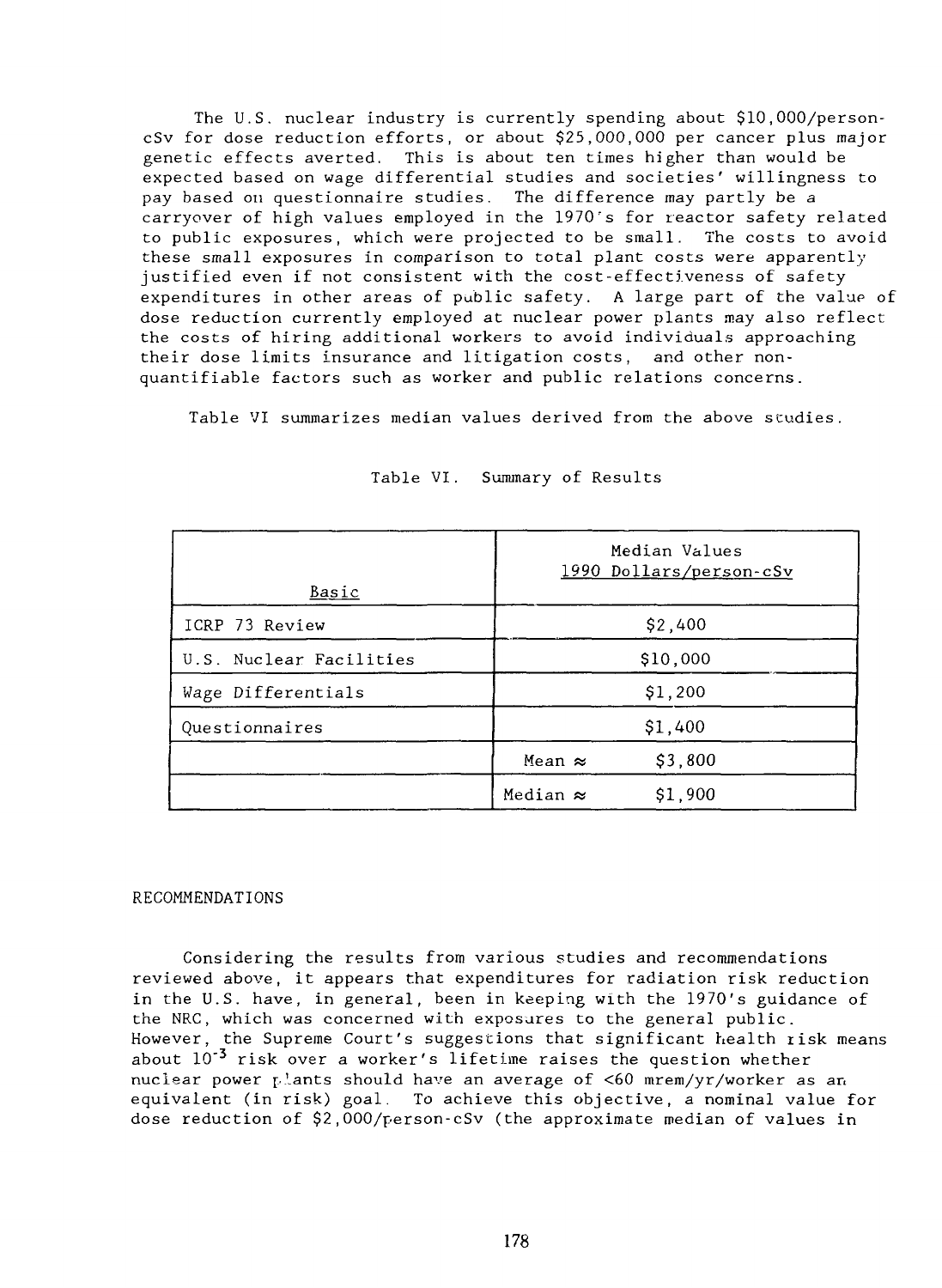Table VI) is recommended for most operations and typical facilities. For exposures involving workers who may approach or exceed one cSv/yr, a higher value of \$10,000/person-cSv is recommended in order to keep their exposures below the NCRP recommended (age  $x$  1) guideline. This higher value is the approximate median of 1990 adjusted values employed at U.S. nuclear facilities as shown in Table II and is consistent with (about twice) the equivalent values related to the benzene standard. Since this value is related to an expenditure of an estimated \$125,000,000 per fatality, it also seems bordering on the unreasonable based on data from other studies reviewed here. These monetary values are shown in Figure 1 along with the risk and dose guidelines discussed above. In using these values, one must, of course, bear in mind the uncertainties in the estimates of dose saved, risk per unit dose, and value placed on risk reduction. There is still a need for a judgment in the final decision process.

### REFERENCES

Baum, J,W.;Matthews, G.R. Compendium of Cost-Effectiveness Evaluations of Modifications for Dose Reduction at Nuclear Power Plants. NUREG/CR-4373. Brookhaven National Laboratory, Upton, New York 11973; 1985.

Baum, J.W.; Dionne, B.J.; Khan, T.A. Proceedings of the International Workshop on New Developments in Occupational Dose Control and ALARA Implementation at Nuclear Power Plants and Similar Facilities. NUREG/CP-0110, BNL-NUREG-52226. Brookhaven National Laboratory, Upton, New York 11973; 1989.

Cohen, B.L. Society's Valuation of Life Saving in Radiation Protection and Other Contexts. Health Physics, 38:33-51, Pergamon Press Ltd.; 1980.

Council on Wage and Price Stability. Comments Submitted to the EPA on the Proposed Drinking Water Regulations. Executive Office of the President, Washington, D.C.; September 5, 1978.

Dionne, B.J.; Meinhold, C.B.; T.A. Khan; Baum, J.W. Occupational Dose Reduction at Department of Energy Contractor Facilities; Study of ALARA Programs - Status 1989. Brookhaven National Laboratory, Upton, New York 11973; 1990.

Gilchrist, R.L.; Selby, J.M.; Wedlick, H.L. Technical Guidelines for Maintaining Occupational Exposures As Low as Practicable: Phase I - Summary of Current Practices. PNL-2663. Pacific Northwest Laboratories, Richland, WA 99352; August 1978.

Graham, J.D.; Vaupel, J.W. Value of Life: What Difference Does It Make? Risk Analysis, No. 1, 1:89-95; 1981.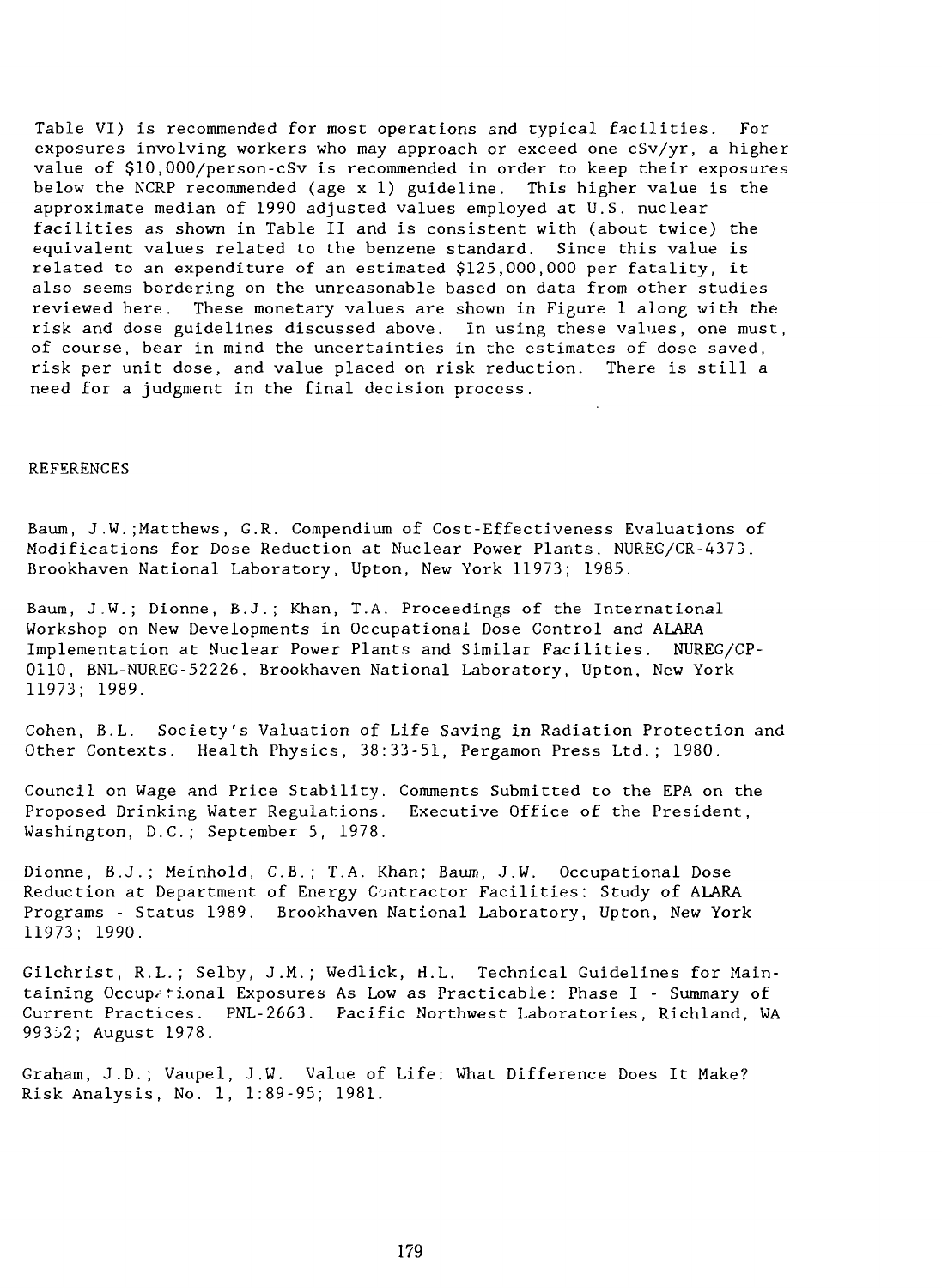Hallenbeck, W.H.; Cunningham, K.M. Quantitative Risk Assessment for Environmental and Occupational Health. Lewis Publishers, Inc., Chelsea, MI; 1986.

International Atomic Energy Agency. IAEA Group Backs Control Code for Radioactive Consumer Goods. Nucleonics Week, p. 13; August 16, 1990

International Commission on Radiological Protection. Implications of Commission Recommendations that Doses Be Kept as Low as Readily Achievable ICRP Publication 22. Pergamon Press, Oxford, England; 1973.

International Commission on Radiological Protection. Recommendations of the International Commission on Radiological Protection. ICRP Publication 26. Pergamon Press, Oxford, England; January 17, 1977a.

International Commission on Radiological Protection. Problems Involved in Developing an Index of Harm. ICRP Publication 27. Annals of the ICRP, Volume 1, No. 4. Pergamon Press, Oxford, England; 1977b.

International Commission on Radiological Protection. Cost-Benefit Analysis in the Optimization of Radiation Protection. ICRP Publication 37. Annals of the ICRP, Volume 10, No. 2/3. Pergamon Press, Oxford, England; 1983.

International Commission on Radiological Protection. Quantitative Bases for Developing a Unified Index of Harm. ICRP Publication 45. Annals of the ICRP, Volume 15, No. 3. Pergamon Press, Oxford, England; 1939.

International Commission on Radiological Protection. Optimization and Decision-Making in Radiological Protection. ICRP Publication 55. Annals of the ICRP, Volume 20, No. 1. Pergamon Press, Oxford, England; 1989.

Jones-Lee, M.W. The Economics of Safety and Physical Risk. Basil Blackwell Ltd., Oxford, England; 1989.

Kathren, R.L.; Selby, J.M.; Vallario, E.J. A Guide to Reducing Radiation Exposure to As Low As Reasonably Achievable (ALARA). DOE/EV/1830-T5. U.S. Department of Energy, Washington, D.C. 20545; 1980.

National Council on Radiation Protection and Measurements. Recommendations on Limits for Exposure to Ionizing Radiation. NCRP Report No. 91; 1987.

National Research Council, Committee on the Biological Effects of Ionizing Radiations. The Effect on Populations of Exposure to Low Levels of Ionizing Radiation (BEIR III). National Academy Press, Washington, D.C. 524 pp; 1980.

National Research Council, Committee on the Biological Effects of Ionizing Radiation. Health Effects of Exposure to Low Levels of Ionizing Radiation (BEIR V). National Academy Press, Washington, D.C; 1990.